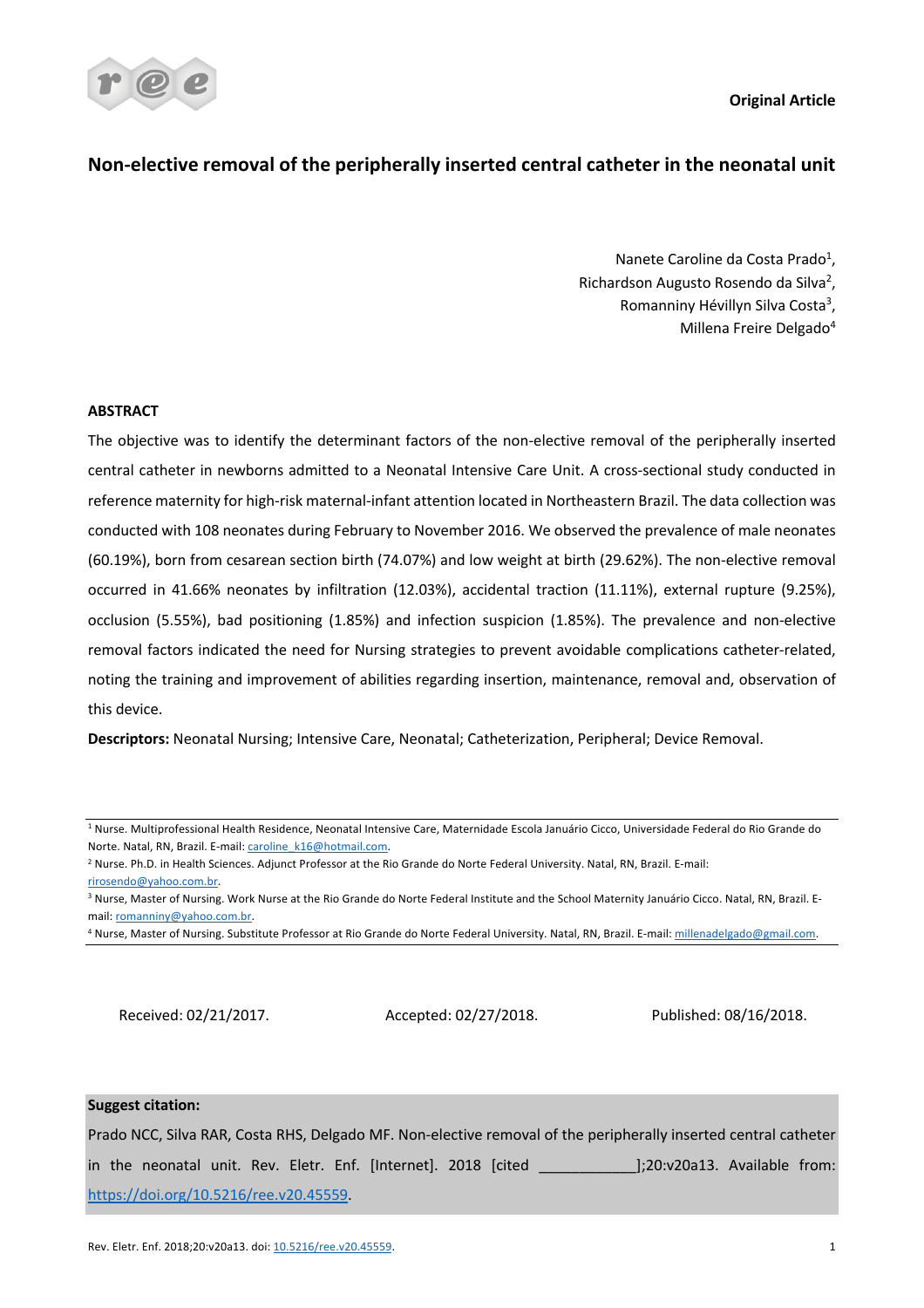#### **INTRODUCTION**

The Neonatal Intensive Care Unit (NICU) aims to promote conditions to revert health issues that risk the newborn's (NB) life, using high technology devices and/or specific and complex procedures, like endovenous therapy through peripheral and central venous accesses $(1-2)$ .

Nowadays, the Peripherally Inserted Central Catheter (PICC) is a broadly used alternative for this purpose as it is considered safe and effective access. It is a long, flexible catheter inserted by a sterile technique through a peripheral vase and up to a distal third of the superior or inferior vena cava, placed at the central level<sup>(3)</sup>. After putting the PICC, radiography should be taken to confirm the positioning and initiation of its use<sup>(4)</sup>.

The possibility of maintaining the intravenous therapy for a prolonged time, the reduction of peripheral punctures, besides avoiding the venous dissection practice are noted benefits of its use. After the umbilical venous catheterism (UVC), the PICC is the first choice for venous access<sup>(5)</sup>.

Usually, the PICC is used for the venous hydration, 12.5% glucose or higher concentration infusions, antibiotics, analgesics, chemotherapies, parenteral nutrition, blood infusion and blood-derivatives and, depending on its caliber, central venous pressure (CVP) monitoring or UVC substitution<sup>(6-7)</sup>.

The PICC is not free of risks and requires knowledge and specific technical abilities for its insertion and maintenance, to avoid complications that can appear with its handling<sup> $(5,8)$ </sup>. Such difficulties can reflect in the NB's general state and, still, to extend the admission. The following events are considered complications: obstruction, leaking, rupture, infection, thrombosis, migration of the catheter tip. These correspond to 15% to 48% of intercurrences related to its use. Such complications result in the time reduction of PICC permanence, failure in the medication therapy and neonate survival $(9)$ .

Considering the nurse role in assessing the NB venous network to install the PICC, trying to prevent postinsertion complications and, consequently, more safety for the patient, there is a need to identify the determinant factors for the non-elective PICC removal in newborns.

As for relevance basis for our study, an integrative literature review about the theme was conducted with the publications of the past five years, in the databases Scopus, PUBMED, Health Virtual Library: LILACS and MEDLINE with the descriptors: Neonatal Nursing; Catheterization Central Venous and Complications. Despite the theme relevance, only seven studies were identified addressing nursing care for complications related to catheter handling $(1-2,8,10-13)$ .

Despite the theme relevance, especially for nurses responsible for the PICC insertion and maintenance, there were gaps in the literature related to determinants of non-elective removal in NB, justifying the conduction of the present study. Additionally, the occurrence of complications leading to unplanned catheter removal still does not have robust evidence to guide the clinical nursing practice regarding preventive strategies for this situation<sup>(1)</sup>. Therefore, it is believed that results from the present stud will aggregate knowledge to the nursing team.

Besides, the endovenous therapy through safe access is essential for the viability of most neonates under intensive care, and the occurrence of adverse events can cause severe and irreversible consequences, due to NB's fragility. Also, the identification of these factors allows the Nurse to implement strategies to improve the scientific evidence-based assistance practice to decrease the frequency of unplanned PICC removal in this population.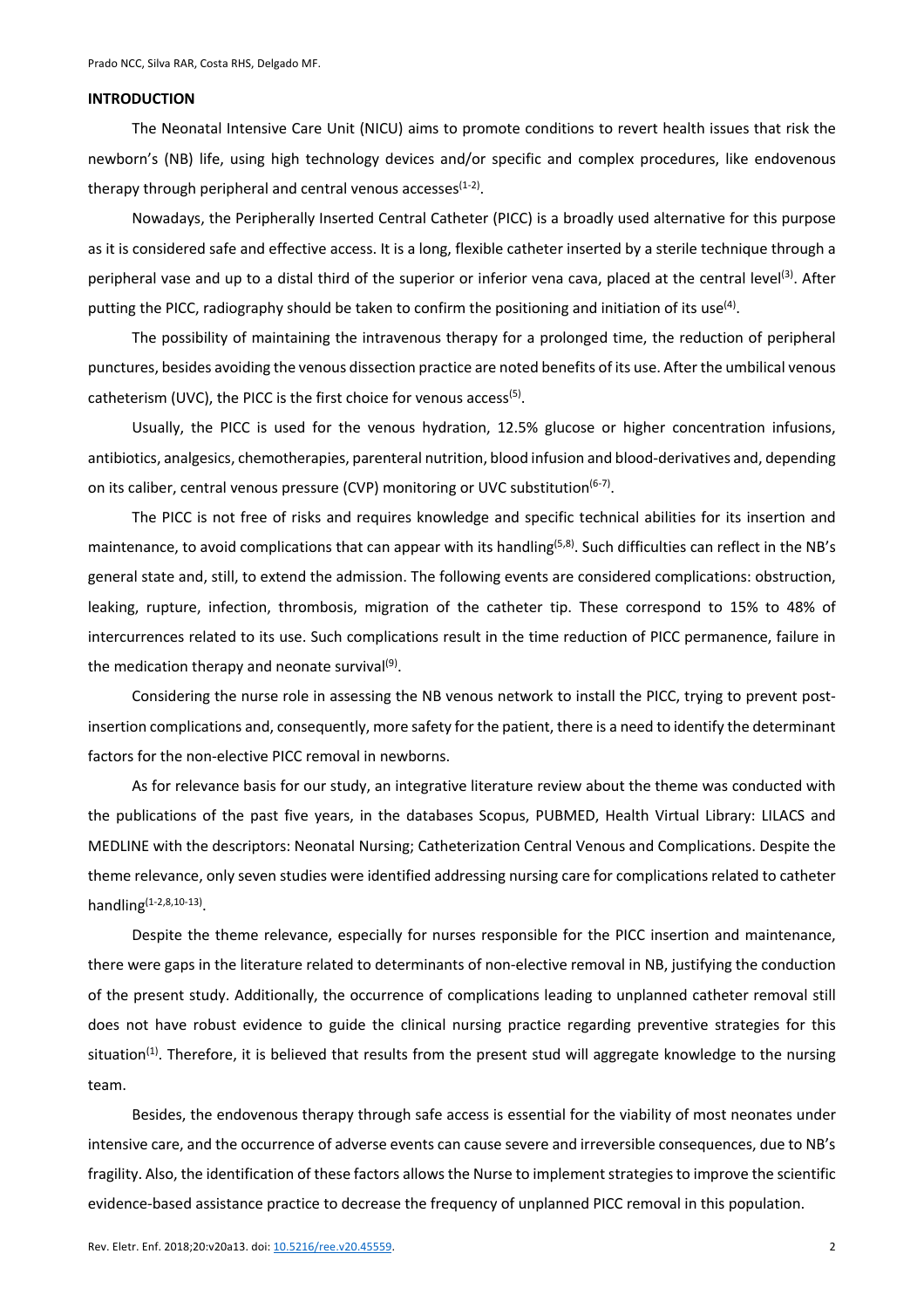Therefore, this study aimed to identify the determinant factors of the non-elective peripherally inserted central catheter removal in NB admitted to neonatal ICU.

### **METHODS**

This is a cross-sectional study with neonates admitted to the Neonate Intensive Care Unit (NICU) at a reference institution for high-risk maternal-infant attention, located in the Northeast region of Brazil.

For the sample calculation, we used the neonate population admitted at NICU in 2014, a total of 297 and from those 148 used PICC, that is, 49.83%. In 2015 and 2016, the prevalence of PICC use was 50.0% and 49.73%, respectively. To establish the study sample, the sample calculation for finite populations was used, to impartially propose safe and scientific effectiveness and efficacy of this study<sup>(14)</sup>. As a parameter for the sample calculation, a 95% confidence level and a 5% sample error were established. Due to lack of studies estimating the PICC use prevalence in NB, it was considered a 50% value for prevalence, considering the data found in reports of the Hospital Infection Commission Center of the referred institution. From this perspective, a sample of 108 NBs was estimated.

During the data collection period, there were 384 admissions to the NICU. It was adopted as inclusion criteria: neonates without diagnoses of coagulopathies and congenital abnormalities with loss of skin integrity and PICC use. As exclusion criteria: neonates born in another maternity and with catheters inserted in another institution. Nine NBs were excluded. Also, only the first catheter inserted in the NB in the sample was included. The participants were selected by convenience and a researcher collected information.

The data collection was from 01 February to 31 November 2016. The Unit choice is justified by being a sector that provides high complexity assistance with advanced technological resources, being the PICC used in routine practice. The unit has a protocol for insertion, maintenance, and removal of this device, besides the trained technical personnel.

A structured form adapted from an existing protocol in the unit named "PICC Installation and Removal Form" was used for data collection. This form aims to register, accompany and assess all catheters inserted in the unit, through data collection of patients regarding the device.

The variables were analyzed related to neonate's characteristics: sex, type of delivery, weight and gestational age in the catheter insertion date,  $1^{st}$  and  $5^{th}$  minute APGAR, admission time at the procedure date and, clinical diagnoses. The variables associated to the device insertion were: indications for PICC use, number of endovenous solutions at its indication, insertion position, initial location of the catheter tip after radiography, antiseptic used at the first dressing, permanence time and motives for its removal.

The descriptive data analyses were conducted using tables, being the categorical variables described using absolute and relative frequencies. The Excel® 2010 was used for data analysis.

The Ethics in Research Committee of the Rio Grande do Norte Federal University approved the study, under the protocol CAAE 48990515.0.0000.5292.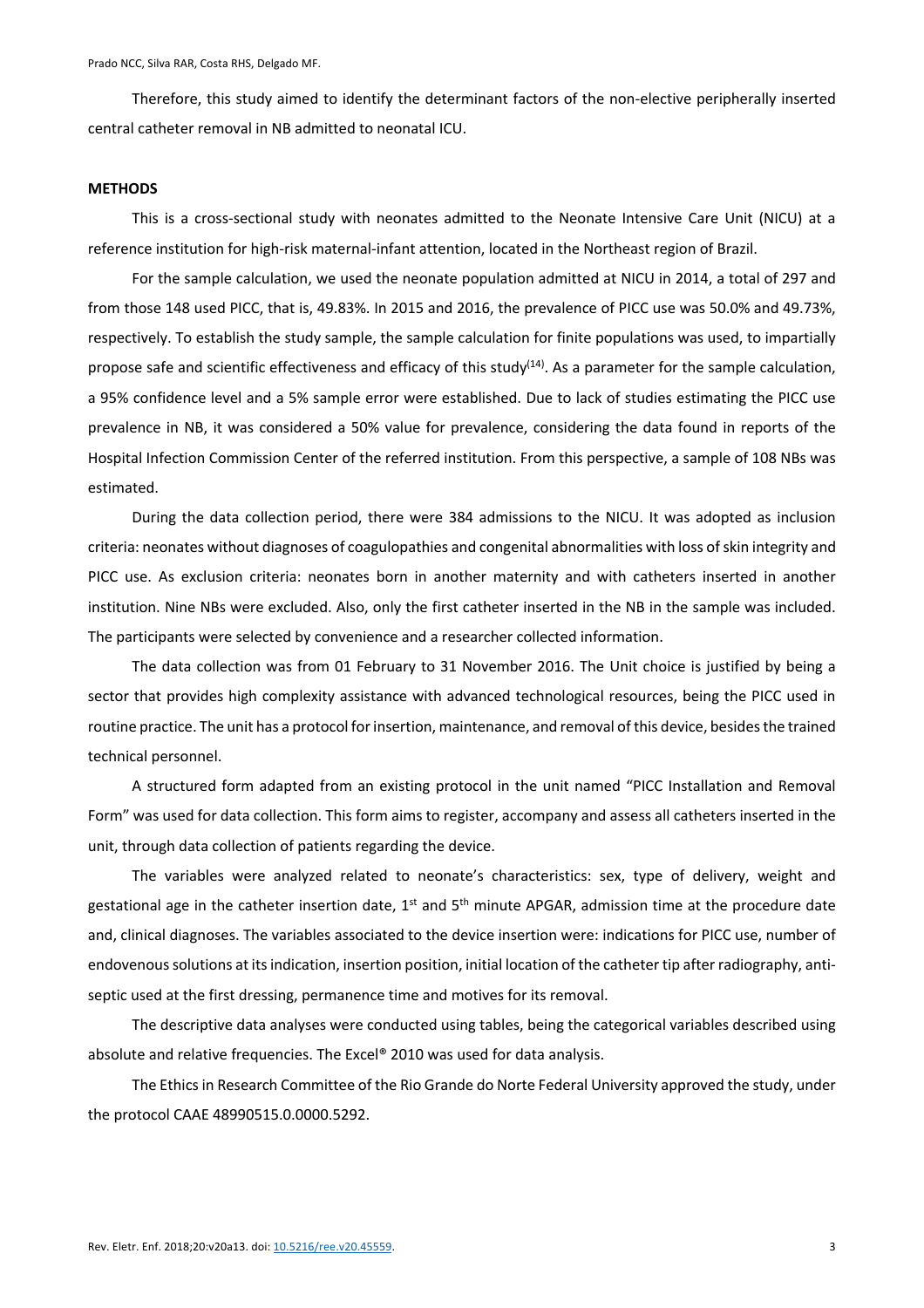#### **RESULTS**

Regarding the sample characterization (Table 1), 50% of NB used the PICC during the data collection period. There was predominance of males (60.19%), born through cesarean section (74.07%), with low weight at birth (29.62%) e with average APGAR of 6.72 and 7.60 at the first and fifth minute of life, respectively. Regarding the catheter insertion, 26.85% of NBs were with low weight at birth and gestational age above 32 weeks (62.03%). Notably, 59.25% of catheters were inserted until the third day of life.

The primary indications for catheter insertion were antibiotic therapy (47.94%) and parenteral nutrition (19.86%). Regarding the clinical diagnosis, the prematurity (92.59%) and respiratory infections (72.22%) were the most prevalent. The number of endovenous solutions in the PICC indication was of one type in its majority (68.51%).

Regarding the PICC insertion, the type of catheter used was the lumen unique and silicone. Regarding the insertion place, the upper limbs were the most prevalent (58.34%). Few catheters presented progression difficulty during its insertion (15.74%), and 20.37% of newborns had some intercurrence during the PICC insertion, being moderate bleeding or difficulty in the catheter progression. Nurses inserted all PICC.

Regarding the location of the catheter tip after radiography, 15.74% were located at the distal third portion of the superior vena cava or inferior vena cava. Notably, 56.48% of PICCs were located in the intra-cardiac level, and there was a need to draw the catheter to avoid cardiac complications.

In the NICU, nurses used only the aqueous chlorhexidine (95.37%) for anti-sepsis when changing dressings. The number of dressing changes was in its majority, lower than five changes (92.59%) during the catheter use. The mean time of PICC permanence was 12.6 days, varying from one to 89 days. According to the institution routine, the first dressing is done after 48 hours of the procedure, and the others are performed in the presence of dirtiness or loss of adherence.

The main reason for catheter removal was elective, by the end of treatment or patient's discharge (46.29%), and 41.66% were removed due to complications (Table 2). Notably, the most prevalent complication was infiltration (12.03%), followed by accidental catheter traction (11.11%) (Table 2). The catheters removed due to death represented 6.48% of the sample. Again, 5.55% of patients were not assessed regarding the PICC removal, as they needed to be transferred to another institution.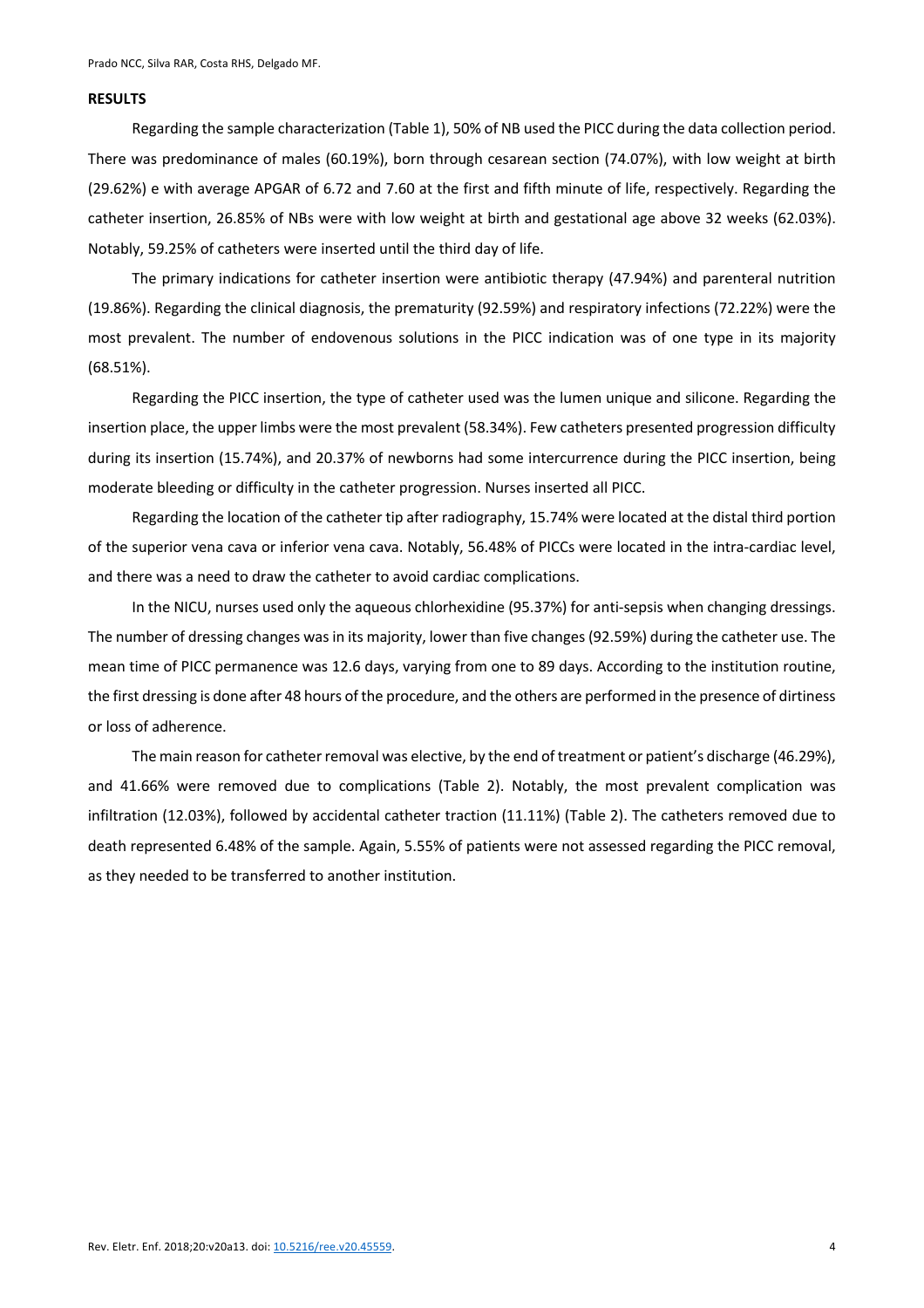| Table 1: Sociodemographic and clinical characteristics of newborns using peripherally inserted central catheter in Neonatal |
|-----------------------------------------------------------------------------------------------------------------------------|
| Intensive Care Unit. Natal, RN, Brazil, 2016.                                                                               |

| interisive care Office Ivatal, ISIV, Diazil, 2010.<br><b>Variables</b> | <b>Absolute Frequency</b> | %     |
|------------------------------------------------------------------------|---------------------------|-------|
| Sex                                                                    |                           |       |
| Male                                                                   | 65                        | 60.19 |
| Female                                                                 | 41                        | 37.96 |
| Undefined                                                              | $\overline{2}$            | 1.85  |
| <b>Type of delivery</b>                                                |                           |       |
| Cesarean                                                               | 80                        | 74.07 |
| Vaginal                                                                | 28                        | 25.92 |
| Weight at insertion                                                    |                           |       |
| Low weight                                                             | 33                        | 30.56 |
| Normal                                                                 | 29                        | 26.85 |
| Very low weight                                                        | 27                        | 25.00 |
| Extreme low weight                                                     | 19                        | 17.59 |
| <b>Gestation age at insertion</b>                                      |                           |       |
| > 32 weeks                                                             | 61                        | 56.48 |
| < 32 weeks                                                             | 47                        | 43.51 |
| <b>Admission duration (days)</b>                                       |                           |       |
| < 3 days                                                               | 64                        | 59.25 |
| > 3 days                                                               | 44                        | 40.74 |
| <b>Clinical diagnosis</b>                                              |                           |       |
| Prematurity                                                            | 100                       | 92.59 |
| Respiratory disorder                                                   | 78                        | 72.22 |
| Cardiopathy                                                            | 25                        | 23.14 |
| Sepsis (early or late)                                                 | 18                        | 16.66 |
| Metabolic transitory disorder                                          | $11\,$                    | 10.18 |
| Asphyxia                                                               | $\overline{7}$            | 6.48  |
| Number of endovenous solutions in the indication                       |                           |       |
| 1                                                                      | 74                        | 68.51 |
| $\overline{2}$                                                         | 30                        | 27.77 |
| 3                                                                      | 4                         | 3.70  |
| <b>PICC insertion place</b>                                            |                           |       |
| <b>Upper limbs</b>                                                     | 63                        | 58.33 |
| Axillary                                                               | 21                        | 19.44 |
| External jugular                                                       | 11                        | 10.18 |
| Cephalic region                                                        | 8                         | 7.40  |
| Lower limbs                                                            | 5                         | 4.62  |
| <b>Catheter tip location</b>                                           |                           |       |
| Intracardiac                                                           | 61                        | 56.48 |
| Distal third of the superior/inferior vena cava                        | 17                        | 15.74 |
| False trajectory                                                       | 13                        | 12.04 |
| Sub-clavicle                                                           | 9                         | 8.33  |
| Midline                                                                | 6                         | 5.56  |
| 1 <sup>st</sup> antiseptic dressing                                    |                           |       |
| Aquous chlorexidine                                                    | 103                       | 95.37 |
| Not performed                                                          | 5                         | 4.63  |

**Table 2:** Motive for removal of the peripherally inserted central catheter in newborns admitted<br>
the a Negaratel Integrative Care Unit, Natal PN, Presil, 2016

| to a Neonatal Intensive Care Unit. Natal, RN, Brazil, 2016. |                           |       |  |  |
|-------------------------------------------------------------|---------------------------|-------|--|--|
| <b>Removal Motive</b>                                       | <b>Absolute Frequency</b> | %     |  |  |
| Elective                                                    | 50                        | 46.29 |  |  |
| Non-elective                                                | 45                        | 41.64 |  |  |
| <b>Infiltration</b>                                         | 13                        | 12.03 |  |  |
| <b>Accidental traction</b>                                  | 12                        | 11.11 |  |  |
| <b>External rupture</b>                                     | 10                        | 9.25  |  |  |
| Occlusion                                                   | 6                         | 5.55  |  |  |
| <b>Bad positioning</b>                                      |                           | 1.85  |  |  |
| Infection suspicion                                         |                           | 1.85  |  |  |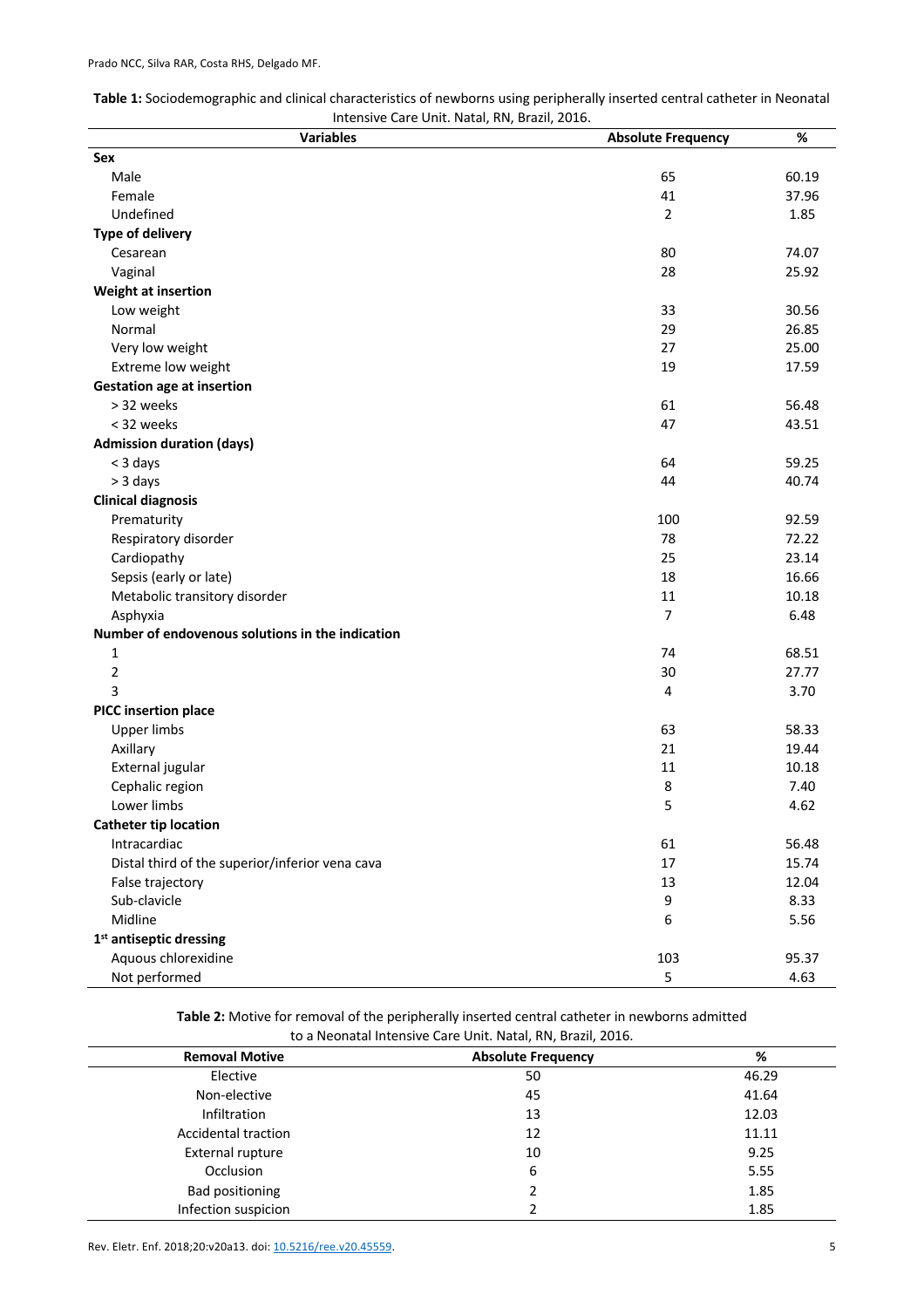### **DISCUSSION**

The first catheters inserted in 108 NBs were analyzed, being 60.19% males and 74.07% born from cesarean delivery, which can be justified by the fact that the institution focuses on high-risk maternal-infant attention. Another study also pointed a predominance of 51.52% of male neonates and a higher incidence of cesarean delivery (74.23%)(15).

A prevalence of NBs with low weight at birth (30.56%) during catheter insertion was observed, corroborating with the literature, which points that neonates submitted to PICC are mainly premature, lowweight, in need of the catheter to conduct the endovenous therapy<sup>(9,16)</sup>.

Most catheters were inserted in neonates of gestational age (GA) higher than 32 weeks (56.48%). Such characteristic can be related to the NB characteristics in the studied NICU. On the other hand, a study analyzed the PICC use in NICU found most catheters inserted in NBs with GA lower than 32 weeks  $(71.8%)^{(16)}$ .

The majority of catheters were inserted until the third day of life. It was perceived a change in the actual profile of catheter insertion, as the procedure was preferably conducted from the 48 hours of the neonate's life due to the birth edema decrease and improvement in visualizing the venous network<sup>(17)</sup>. Such situation reflects the technical ability of the nurse trained for this type of procedure, once it is a technique requiring specific knowledge.

Regarding the clinical diagnosis, the prematurity was constituted as the leading cause of hospitalization (92.59%). Such condition favors the appearance of transitory metabolic disorders and hydro-electrolytic disorders due to the systems' immaturity. The literature demonstrates that neonates who presented such disorders have a higher rate of non-elective catheter removal $^{(18)}$ . Therefore, the nurse needs to be attentive to metabolic disorders to avoid complications leading to failed catheter use.

About the endovenous solutions, 68.51% of PICC was inserted to infuse a solution, being parenteral nutrition, antibiotic, venous hydration, or another type. A study pointed that the catheter indication for an average of three endovenous solutions was associated to the non-programmed PICC removal<sup>(18)</sup>. The infusion of multiple solutions in one single lumen catheter can result in obstruction and rupture. Therefore, the prevention of complications from these aggravations includes the maintenance care of catheter by the nursing team.

The most prevalent insertion place was upper limbs (58.33%), being 31.48% inserted in the right upper limb (RUL). It offers easier progression and centralization<sup>(10)</sup>, and it is closer to the vena cava<sup>(19)</sup>. Extended length, tortuous veins and with a high number of valves, can lead the catheter tip to progress to undesirable anatomic locations<sup>(19)</sup>. Therefore, the choice of vein to be punctured is a relevant factor in the initial position of the device tip and, consequently, for the procedure success.

The intercurrences during the catheter insertion represented 20.37% being: progression difficulty and moderate bleeding. The first can be caused by the venous anatomy; inappropriate NB positioning; an incorrect measure of the catheter after its cut; vascular resistance and absence of blood return, due to vasospasm, sclerosis, the presence of valves or venous bifurcation<sup>(20)</sup>.

The most predominant initial location of the catheter tip was the intracardiac (56.48%). A preventive strategy would be higher attention to the measurement of the catheter length to be inserted, that is, of the venous punction location until the vena cava followed by the venous course<sup>(21)</sup>. The studied institution does not have a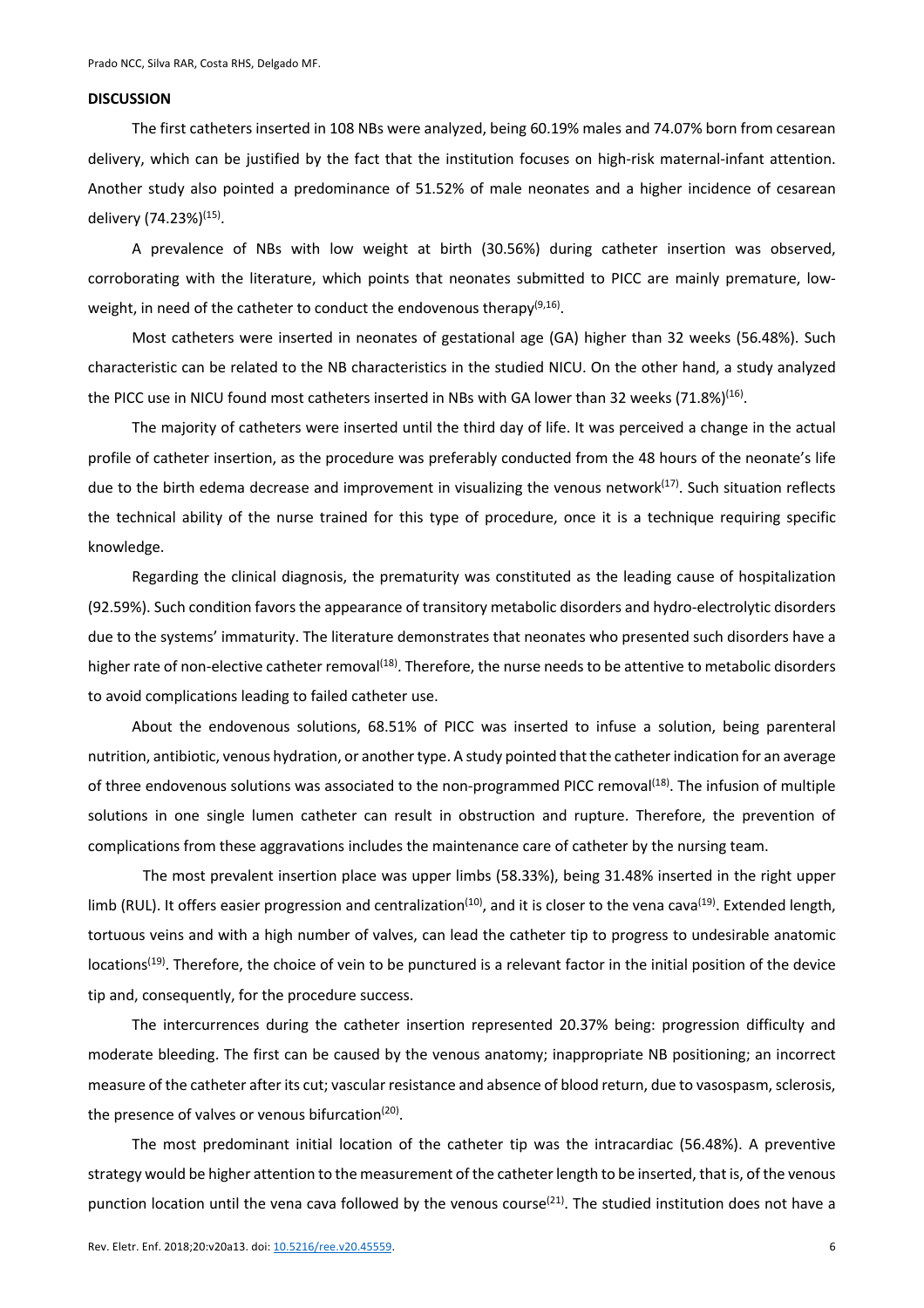standardized operation protocol (SOP) for catheter measurement. Therefore, it is indispensable to elaborate and implement an SOP to guarantee the procedure standard and to make it free of variations.

About the antiseptic used, the use of only aqueous chlorhexidine was observed. However, studies point that in neonates weighing less than 1,500 grams, the anti-germ chlorhexidine, followed by the 0.9% physiological solution. In neonates weighing more than 1,500 grams, the alcoholic chlorhexidine is indicated, and the removal should be done with the 0.9% physiological solution<sup>(9)</sup>. Thus, it is vital for the Nurse to cautiously analyze the material to be used in the neonate anti-sepsis considering the skin fragility.

The mean time of PICC permanence was 12.6 days. The Centers for Disease Control and Prevention (CDC) in the United States recommends its use for up to eight weeks<sup>(22)</sup>, and some studies indicate its use for up to six months<sup>(22)</sup>. The data of the present study are within the recommended limit by the CDC and by recent studies<sup>(20-</sup> 22).

A study that aimed to create a risk score for the non-elective PICC removal pointed that the variable GA ≤ 32 weeks was associated with the outcome unplanned catheter removal<sup>(18)</sup>. In our study, this relationship was found, as the prevalence of removed catheters by non-programmed causes in neonates of GA ≤ 32 weeks was 65.95%, contrary, this index lowered to 45.90% in NB with GA equal or superior to 32 weeks.

Referring to the non-elective catheter removal, such event in 41.66% of neonates was observed. The most predominant complications for the catheter removal were: infiltration (12.03%), accidental traction (11.11%) and, external rupture (9.25%). The non-elective removal was observed in 39.3% of catheters in a study conducted with 67 neonates, which objective was to describe the prevalence of adverse events. Such result is close to the value found in the present study $(11)$ .

Data in the literature points a lower incidence of PICC removal by infiltration (1.2%) and by accidental traction (1.2%), however, in the identified study, there was an incidence of removal by rupture of 9.5%, a value close to what was found in the present study<sup>(11)</sup>. Regarding the catheter removal, the study presented an incidence of 13.04% by rupture, a value higher than what was found in the present study and 4.34% by infiltration, lower value to the one found in the present study<sup>(22)</sup>. When studying 559 newborns that used 626 PICCs, the following complications were present: infiltration (6%), accidental traction (2.4%), and rupture of the external catheter (1.1%). These and other complications represented 48% of the total inserted catheters, a close value to what was found in our study  $(47.22\%)^{(23)}$ .

The main complication responsible for the removal of 12.03% of catheters was the infiltration. In a study conducted with 237 analyzed PICCs, there was a higher infiltration incidence in the group of patients with the catheter tip not located in the central position<sup>(12)</sup>. Possibly, the infiltration occurrence in the present study can be related to the non-central catheter positioning. The complication identification during the opportune time, including the positioning monitoring of the catheter tip (through the registered external measurement) and the observation of phlogistic signals (hyperthermia, edema, pain, loss of function) that can indicate the infiltration presence, can prevent the occurrence of this incident.

Other associated complications to the removal of 11.11% and 9.25% of PICCs were the accidental traction and external rupture, respectively, which are subject to prevention. The unintentional traction can still be related to the inadequate or insufficient fixing of the catheter. Accidental traction prevention includes: continuous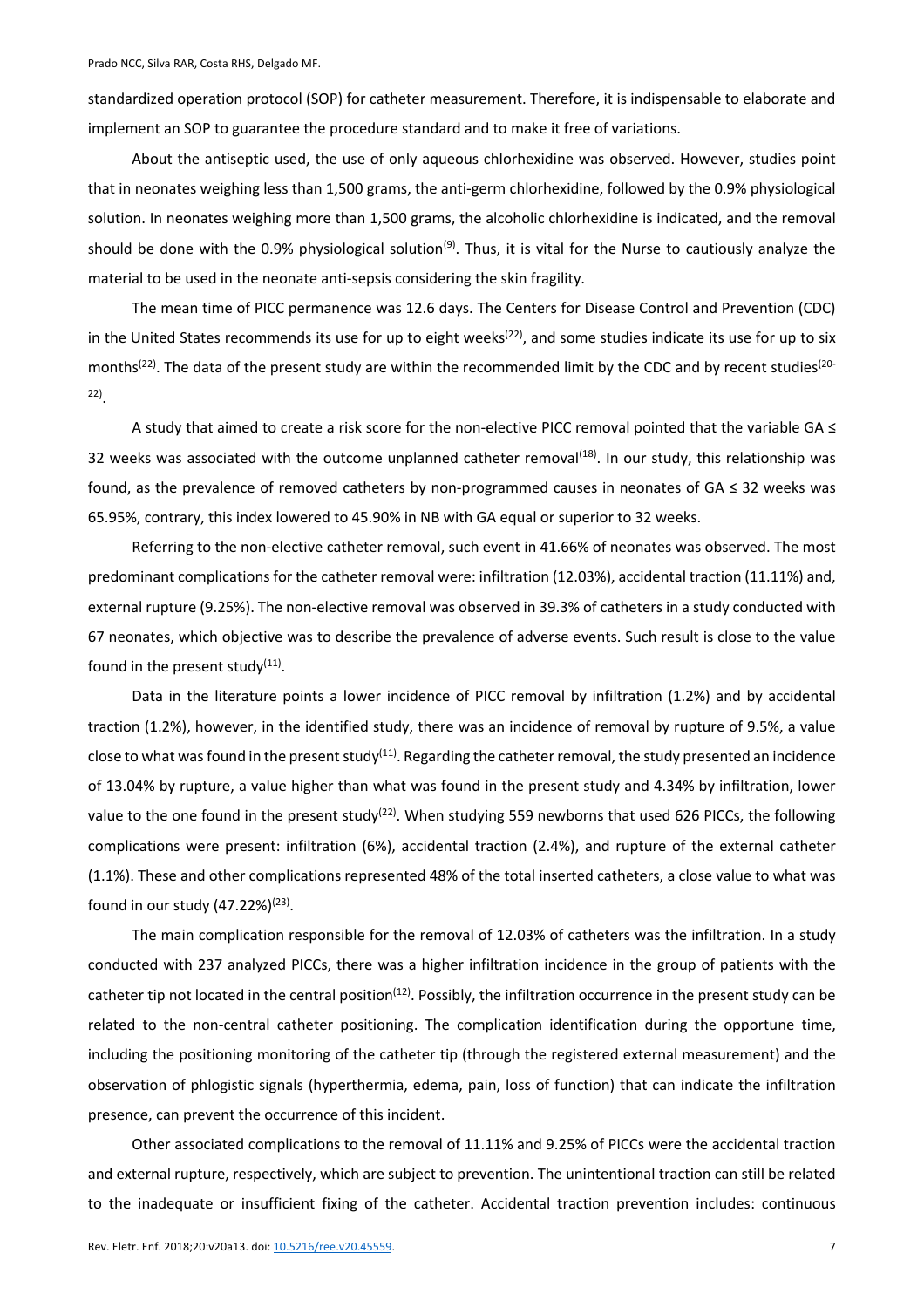assessment of the access route and dressing integrity; the registration of the catheter external measure at each dressing change; adequate device fixing, as well as the conduction of it, with the help of another professional to guarantee the catheter stability and safety, as in most times the NB gets agitated during dressing changes.

In a study with 45 NBs, 15.4% of PICCs were removed due to external rupture, a value higher than the one found in this study. The inadequate and excessive manipulation should be avoided, as well as the use of syringes with the volume lower than 10 ml to unblock catheters of 1,9 Fr and silicone ones<sup>(9)</sup>. A study conducted with 524 catheters created a risk score for the non-elective removal, which helps to provide more accurate data related to risk to neonate, in the identification of preventive actions for complications during the PICC insertion and permanence<sup>(18)</sup>. The results point the need to create a risk score that represents professional health practices in the studied institution.

Regarding the more severe complications, our study did not identify cardiac tamponade and arrhythmias. Despite 56.48% of inserted PICCs having their tip initially located in the intra-cardiac level. Such fact can be related to the catheter traction procedure conducted after the identification of the intracardiac location, a measure that is taken immediately in cases of clinical repercussion or during the first dressing after 48 hours.

The use of this device has become an integral part and of extreme importance in the assistance to NB. Besides, it is an expansion process in the hospital units. The PICC appears as a fundamental and safe venous access for the intravenous therapeutic of the admitted  $NB^{(24)}$ .

The adoption of safe care practices is fundamental for the prevention of their complications, and it is indispensable to standardize procedures and overall, to have involvement of all health professionals to offer assistance free of harms to patients, once few complications that favor the non-elective PICC removal can be prevented with specific care. The Patient's Safety National Program aims to contribute to the care qualification in all health establishments and its different acting fields. Which has as some of the leading implementation strategies, the creation and support of protocols for assistance procedures meeting the patient's safety precepts and in the training of professionals in this field $(25)$ .

### **CONCLUSIONS**

The primary indications for non-elective catheter removal were: infiltration, accidental traction, and external rupture. Nursing care for infiltration prevention is the early identification of this complication through monitoring the positioning of the catheter tip and the observation of the presence of phlogistic signs. Regarding accidental traction, it is noted the importance of adequate catheter fixation and use of protocols for the dressing changes. It is vital to avoid the inadequate and excessive manipulation of the device and the use of syringes of volume lower than 10 ml to unblock the catheter, to prevent its rupture.

The nursing team has a fundamental care role in minimizing the causes for non-elective PICC removal, being relevant to note the training and improvement of the professional's ability regarding insertion, maintenance, removal and observation of this device. Additionally, the importance of the correct technique for the antisepsis in its insertion and maintenance, once the neonate skin is delicate and requires more care by the nursing team. Also, the standardization of procedures and nursing routines to use the PICC are contributing factors to reduce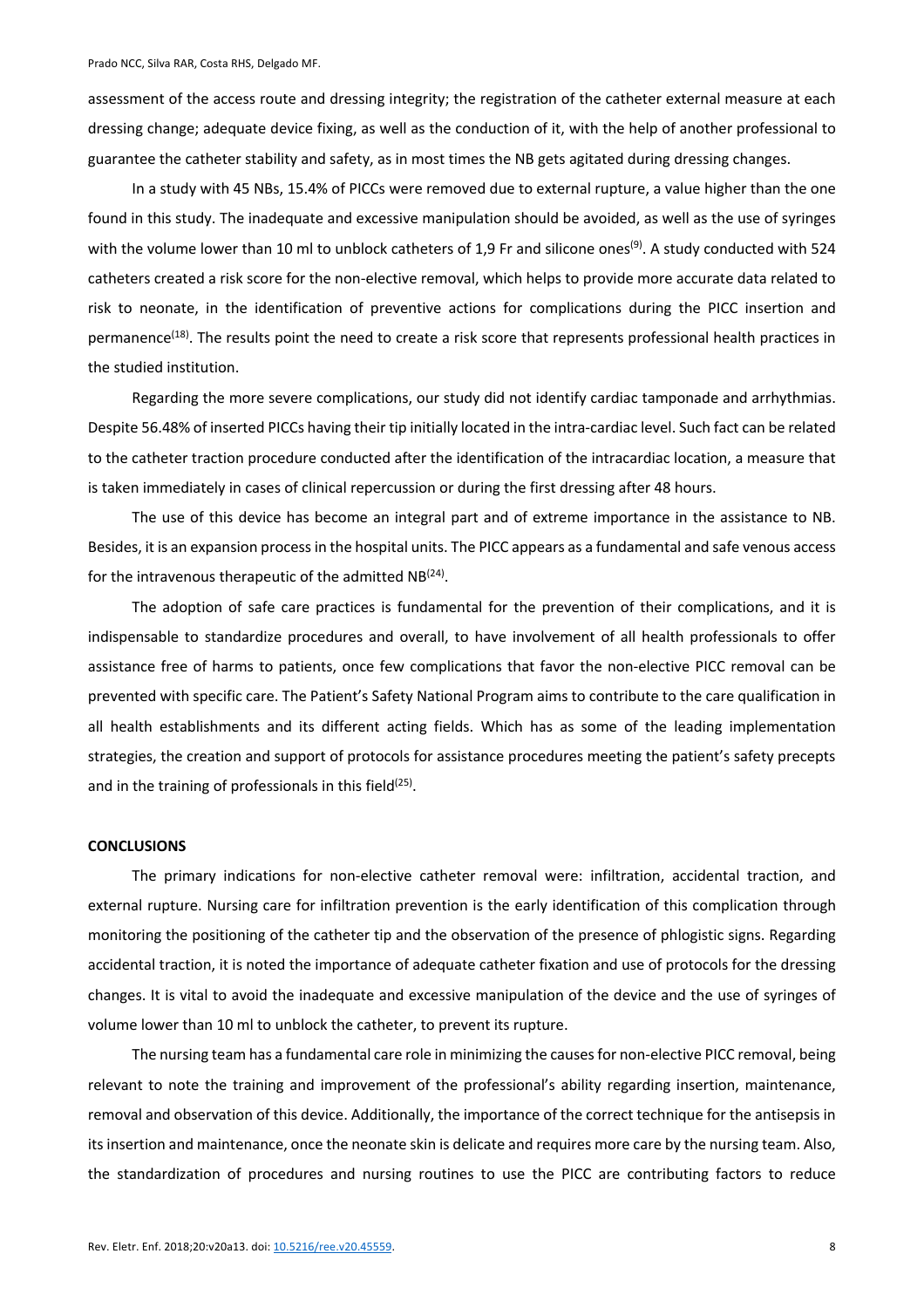complications as occlusion, overflowing, migration and thrombosis; and to avoid exposing the newborn to new venous catheterization to give continuity to the prescribed medication therapy.

At last, the study brought as impact, the presentation of elements for a reflection and discussion of the nurse practice regarding the causes for non-elective PICC removal, as well as, the need of knowing strategies to prevent the occurrence of complications; which can cause a significantly positive impact in the reduction of costs for the institution, decrease in rates of morbidity and mortality.

#### **REFERENCES**

1. Paiva ED, Costa P, Kimura AF, Castro TE. Causas de remoção não eletiva do cateter epicutâneo em neonatos. Rev Esc Enferm USP. [Internet]. 2013 [cited 2018 ago 15];47(6):1279-84. Available from: https://doi.org/10.1590/S0080-623420130000600004. 2. Paiva ED, Kimura AF, Costa P, Magalhães TEC, Toma E, Alves AMA. Complications related to the type of epicutaneous catheter in a cohort of neonates. Online Brazilian Journal of Nursing [Internet]. 2013 [cited 2018 ago 15];12(4). Available from: http://www.objnursing.uff.br/index.php/nursing/article/view/4071/html\_46.

3. Di Santo MK, Takemoto D, Nascimento RG, Nascimento AM, Siqueira E, Duarte CT, et al. Cateteres venosos centrais de inserção periférica: alternativa ou primeira escolha em acesso vascular? J Vasc Bras [Internet]. 2017 [cited 2018 ago 15];16(2):104-12. Available from: http://doi.org/10.1590/1677-5449.011516.

4. Roofthooft DWE, Simons SHP, van Lingen RA, Tibboel D, van den Anker JN, Reiss IKH, et al. Randomized Controlled Trial Comparing Different Single Doses of Intravenous Paracetamol for Placement of Peripherally Inserted Central Catheters in Preterm Infants. Neonatology [Internet]. 2017 [cited 2018 ago 15];112(2):150-8. Available from: https://doi.org/10.1159/000468975.

5. Costa LC, Paes GO. Aplicabilidade dos diagnósticos de enfermagem como subsídios para indicação do cateter central de inserção periférica. Esc. Anna Nery [Internet]. 2012 [cited 2018 ago 15];16(4):649-56. Available from: https://doi.org/10.1590/S1414- 81452012000400002.

6. Johann DA, Lazzari LSM, Pedrolo E, Mingorance P, Almeida TQR, Danski MTR. Cuidados com cateter central de inserção periférica no neonato: revisão integrativa da literatura. Rev Esc Enferm USP. [Internet]. 2012 [acesso em: 28 nov 2017]; 46(6):1503-11. Available from: https://doi.org/10.1590/S0080-62342012000600030.

7. Gomes A, Nascimento M. O processo do cateterismo venoso central em Unidade de Terapia Intensiva Neonatal e Pediátrica. Rev Esc Enferm USP [Internet]. 2013 [cited 2018 ago 15];47(4):794-800. Available from: https://doi.org/10.1590/S0080- 623420130000400004.

8. Costa P, Silva MN, Kimura AF. Intravenous therapy and non-elective removal of epicutaneous catheters: a cohort study of neonates. Online Brazilian Journal of Nursing [Internet]. 2014 [cited 2018 ago 15];13(2):129-38. Available from: https://doi.org/10.5935/1676-4285.20144572.

9. Wen J, Yu Q, Chen H, Chen N, Huang S, Cai W. Peripherally inserted central venous catheter-associated complications exert negative effects on body weight gain in neonatal intensive care units. Asia Pac J Clin Nutr. [Internet]. 2017 [cited 2018 ago 15];26(1):1-5. Available from: https://doi.org/10.6133/apjcn.112015.07.

10. Swerts CAS, Felipe AOB, Miranda Rocha K, Andrade CUB. Cuidados de enfermagem frente às complicações do cateter central de inserção periférica em neonatos. Rev. Eletr. Enf. [Internet]. 2013 [cited 2018 ago 15];15(1):156-62. Available from: https://doi.org/10.5216/ree.v15i1.13965.

11. Costa P, Kimura AF, Vizzotto MPS, Castro TE, West A, Dorea E. Prevalência e motivos de remoção não eletiva do cateter central de inserção periférica em neonatos. Rev Gaucha Enferm [Internet]. 2012 [cited 2018 ago 15];33(3):126-33. Available from: https://doi.org/10.1590/S1983-14472012000300017.

12. Costa P, Bueno M, Alves AM, Kimura AF. Incidence of Nonelective Removal of Percutaneously Inserted Central Catheters According to Tip Position in Neonates. J Obstet Gynecol Neonatal Nurs [Internet]. 2013 [cited 2018 ago 15];42(3):348-56. Available from: https://doi.org/10.1111/1552-6909.12030.

13. Costa P, Kimura AF, Brandon DH, Damiani LP. Predictors of Nonelective Removal of Peripherally Inserted Central Catheters in Infants. Biol Res Nurs [Internet]. 2016 [cited 2018 ago 15];18(2):173-80. Available from: https://doi.org/10.1177/1099800415590856.

14. Fontelles MJ, Simões MG, Almeida JC, Fontelles RG. Metodologia da pesquisa: diretrizes para o cálculo do tamanho da amostra. Revista Paraense de Medicina [Internet]. 2010 [cited 2018 ago 15];24(2):57-64. Available from: http://files.bvs.br/upload/S/0101-5907/2010/v24n2/a2125.pdf.

15. Johann DA, Mingorance P, Delazzari LSM, Pedrolo E, Oliveira GLR, Danski MTR. Ciênc. cuid. saúde. Ciênc. cuid. saúde [Internet]. 2014 [cited 2018 ago 15];13(2):255-61. Available from:

http://periodicos.uem.br/ojs/index.php/CiencCuidSaude/article/view/20822.